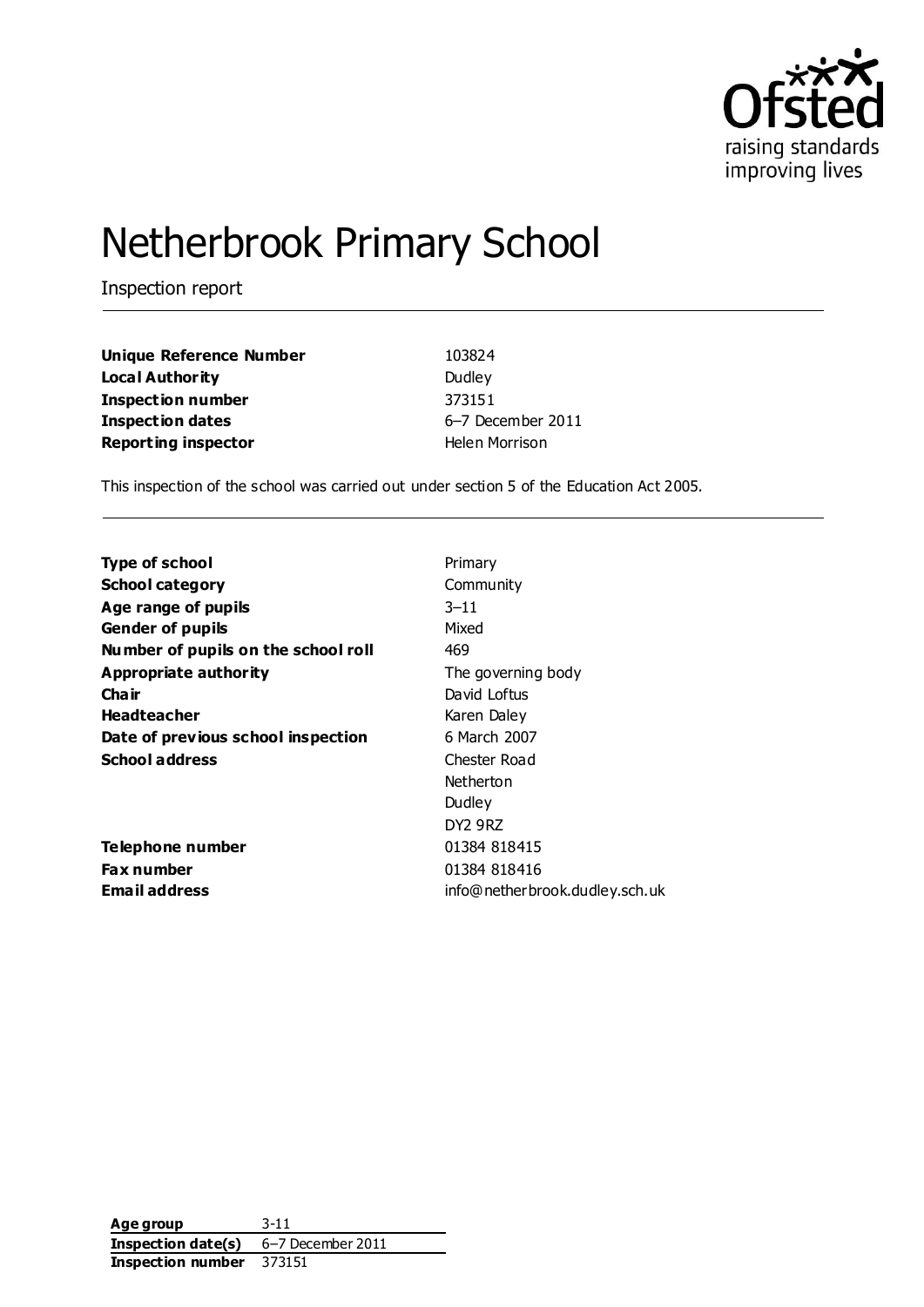The Office for Standards in Education, Children's Services and Skills (Ofsted) regulates and inspects to achieve excellence in the care of children and young people, and in education and skills for learners of all ages. It regulates and inspects childcare and children's social care, and inspects the Children and Family Court Advisory Support Service (Cafcass), schools, colleges, initial teacher training, work-based learning and skills training, adult and community learning, and education and training in prisons and other secure establishments. It assesses council children's services, and inspects services for looked after children, safeguarding and child protection.

Further copies of this report are obtainable from the school. Under the Education Act 2005, the school must provide a copy of this report free of charge to certain categories of people. A charge not exceeding the full cost of reproduction may be made for any other copies supplied.

If you would like a copy of this document in a different format, such as large print or Braille, please telephone 0300 123 4234, or email enquiries@ofsted.gov.uk.

You may copy all or parts of this document for non-commercial educational purposes, as long as you give details of the source and date of publication and do not alter the information in any way.

To receive regular email alerts about new publications, including survey reports and sch ool inspection reports, please visit our website and go to 'Subscribe'.

Piccadilly Gate Store St **Manchester** M1 2WD

T: 0300 123 4234 Textphone: 0161 618 8524 E: enquiries@ofsted.gov.uk W: www.ofsted.gov.uk

**Ofsted** 

© Crown copyright 2011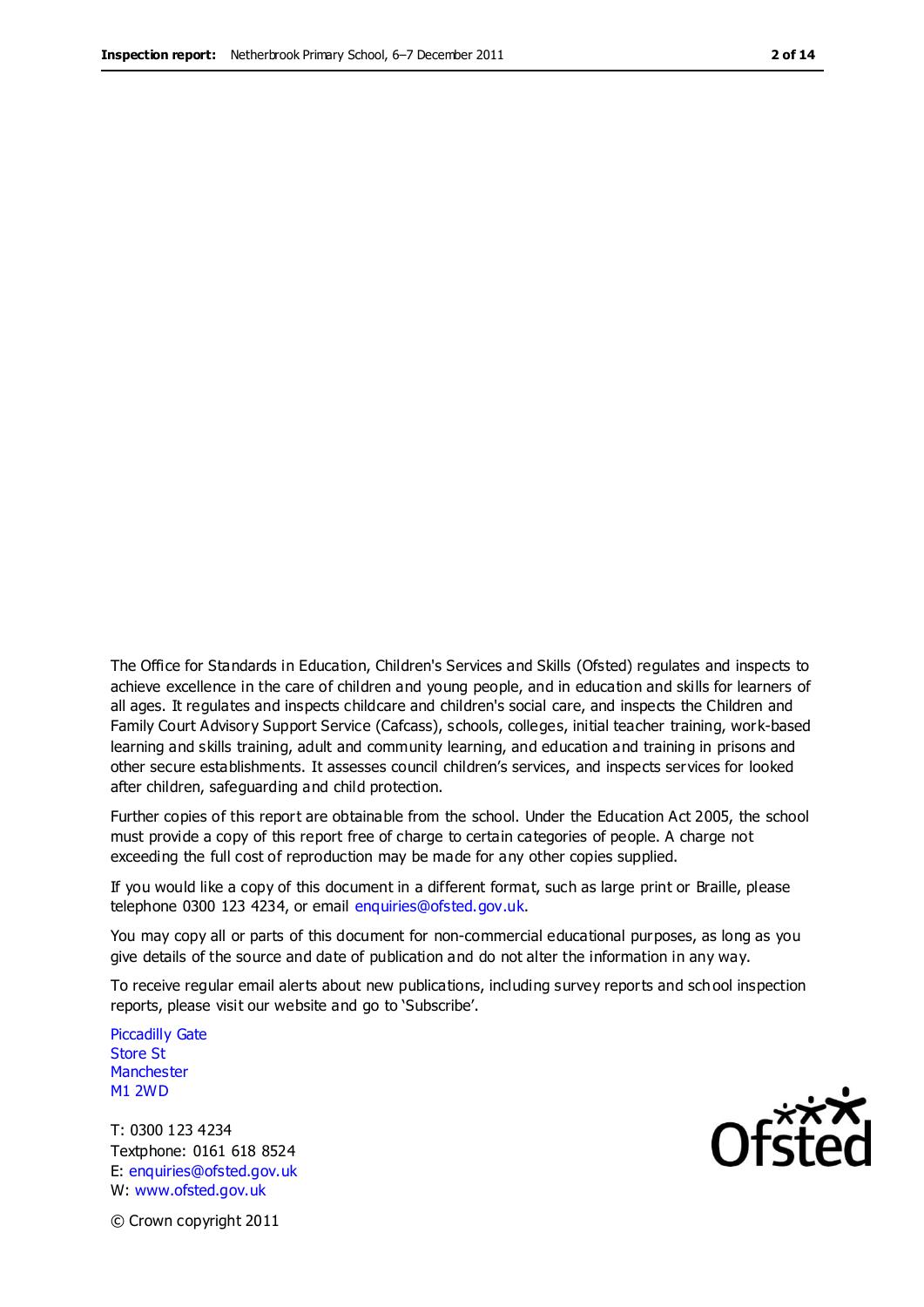## **Introduction**

This inspection was carried out by four additional inspectors. A total of 25 lessons taught by 17 teachers were seen. Meetings were held with groups of pupils, school leaders and representatives of the governing body. Inspectors observed the school's work, and looked at curriculum planning, data on pupils' achievement including their current progress, documents relating to the care and protection of pupils, plans for improvement, pupils' work and records of the school's monitoring of its performance. They also analysed 90 questionnaires that were returned by parents and carers, together with 62 from pupils and 16 from staff.

The inspection team reviewed many aspects of the school's work. It looked in detail at a number of key areas.

- $\blacksquare$  How well do all pupils attain and how much progress are they making, particularly for girls in mathematics?
- $\blacksquare$  How well does teaching ensure that all pupils make good progress, particularly for more-able pupils in Key Stage 1?
- How well does marking help pupils know what they need to do to improve their work?

# **Information about the school**

Netherbrook is a larger than average-sized primary school. Most pupils are from White British backgrounds and almost all speak English as their first language. The proportion of pupils known to be eligible for free school meals is average as is the proportion of pupils with special educational needs and/or disabilities, though this varies between year groups. The Early Years Foundation Stage comprises a Nursery class, which provides part-time education, and two full-time Reception classes.

There have been significant changes to the leadership team since the last inspection and it now comprises the headteacher, who was appointed just over two years ago, the deputy headteacher who is new this term, the inclusion leader and three phase leaders.

The school has gained a number of awards including the Arts Mark Gold, ICT Mark, Young Enterprise Award, International School Award and it has National Healthy Schools status.

The school runs a daily breakfast club which is managed by the governing body.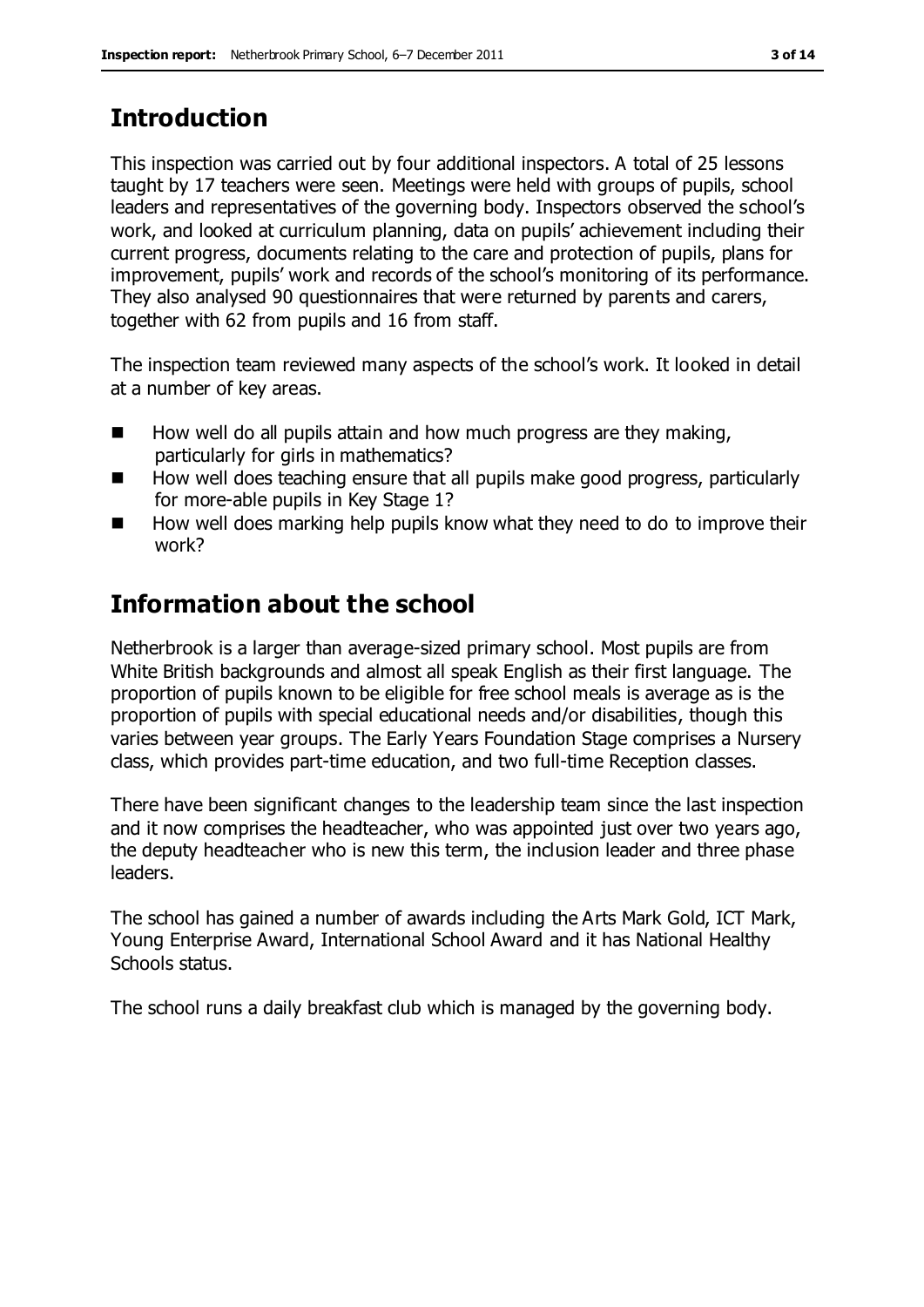## **Inspection judgements**

# **Overall effectiveness: how good is the school? 2**

#### **The school's capacity for sustained improvement 2**

#### **Main findings**

Netherbrook Primary is a good school. Children are given a good start to their education in the Early Years Foundation Stage and one parent's comment is typical of many: 'My child has had a wonderful start and he loves going to school.' Senior leaders and governors lead the school well, ensuring that all staff share their understanding of the needs of pupils and the progress they make. The school provides an outstanding level of care and support for all pupils, particularly those whose circumstances may make them vulnerable, so they achieve well. Links with parents and carers are promoted effectively, and the school works with a large number of support agencies to assist families and ensure that their needs are very well met. Pupils have an excellent understanding of how to be safe and how to recognise unsafe situations, particularly road safety and when using the internet. They are confident that they will be listened to if they approach an adult with a concern. They say they feel very secure and well cared for in school, a view supported by parents and carers.

Teaching is good and as a result all pupils, including those with special educational needs and/or disabilities and those eligible for free school meals, make good progress and achieve well. Pupils benefit from specialist dance teaching and reach very high standards in dance. This, together with the school's strong focus on the performing arts, promotes pupils' enjoyment of learning very well. Girls' mathematical skills are improving and evidence in pupils' books shows that the gap between girls' attainment and that of boys is closing. Progress in Key Stage 1 is accelerating because actions taken to raise pupils' attainment are beginning to have an impact. For example, in a fast-paced Year 1 lesson, pupils enjoyed thinking of questions to ask the 'grumpy dog-owner' and demonstrated good understanding of punctuation when writing these in their books. However, some lessons in both key stages, though satisfactory, do not always provide more-able pupils with enough challenge and interest for them to progress rapidly. Pupils strive to achieve their 'learning intentions' in lessons and in some classes evaluate their own learning. Some marking does not consistently tell them what they need to do to improve their work. Senior staff regularly monitor teaching, which has led to well-targeted professional development, although examples of good and outstanding practice are not always shared sufficiently to ensure that the remaining satisfactory teaching is improved to good.

Good leadership underpins the school's good capacity for sustained improvement. The headteacher, senior leaders and members of the governing body know the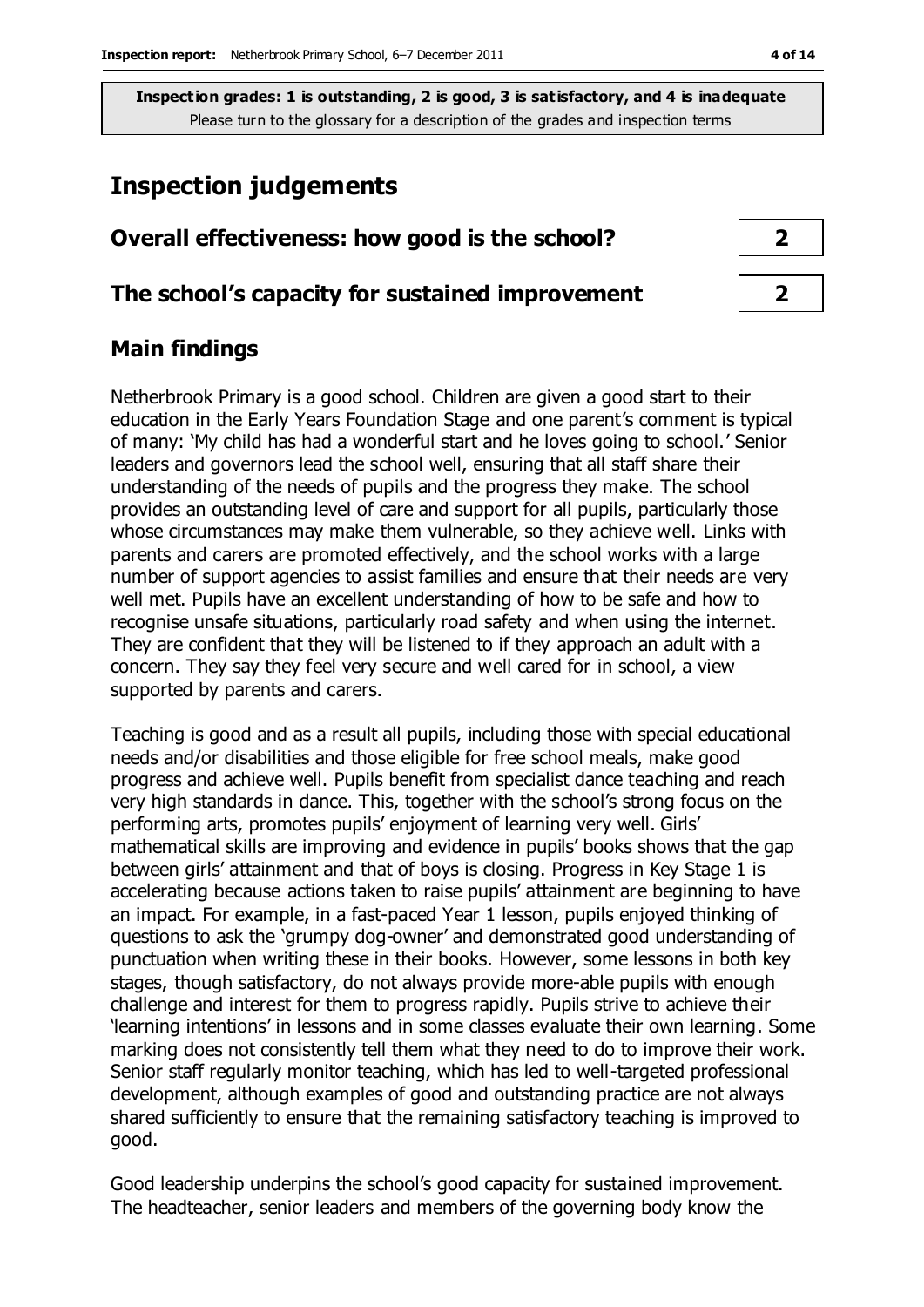needs of pupils and their families well and have a clear vision for the future improvement of the school, to which all staff are committed. The monitoring of pupils' progress has improved since the last inspection so that accurate school selfevaluation is based on detailed analysis of data about pupils' performance. This is shared with all staff so that any underachievement is identified promptly and interventions put in place to address it. As a result, the achievement of all pupils, including those with special educational needs and/or disabilities, is good.

## **What does the school need to do to improve further?**

- Raise attainment and improve progress by ensuring that more-able pupils are fully challenged in every lesson so that they reach the high standards of which they are capable.
- $\blacksquare$  Increase the proportion of high quality teaching by
	- sharing current good and outstanding practice regarding the expectations and engagement of pupils and the pace at which they progress
	- ensuring that teachers' marking provides pupils with consistently good guidance on what they need to do to improve their work and that pupils are given opportunities to respond to teachers' advice.

## **Outcomes for individuals and groups of pupils 2**

All groups of pupils across the school enjoy learning. They make fastest progress where learning is based on practical and real life activities which engage them so they apply their skills and knowledge well. For example, pupils in Year 6 responded enthusiastically when using their mathematical skills to calculate how to purchase party food within a limited budget. Pupils with special educational needs and/or disabilities make good progress in taking small, manageable steps in learning because they are given personalised support by knowledgeable teaching assistants. However, inspectors' observations show that some more-able pupils do not always achieve as well as they could.

A large majority of children start in the Nursery class with skills that are low for their age. Well-planned activities and effective adult intervention across the Early Years Foundation Stage ensure that all children make good progress. However, their skills are still below those typically expected when they enter Year 1, particularly in reading and writing. In the past, pupils have made satisfactory progress in Key Stage 1 and achieved below average standards by the end of Year 2. However, work in pupils' books shows that progress is now accelerating as a result of good teaching. Additional support for pupils in Year 3, such as one-to-one teaching, ensures that those who underachieve at the end of Year 2 make good progress to catch up so they reach standards typical for their age. Standards at the end of Key Stage 2 have risen this year so that they are now average and current Year 6 pupils' work shows that this has been maintained.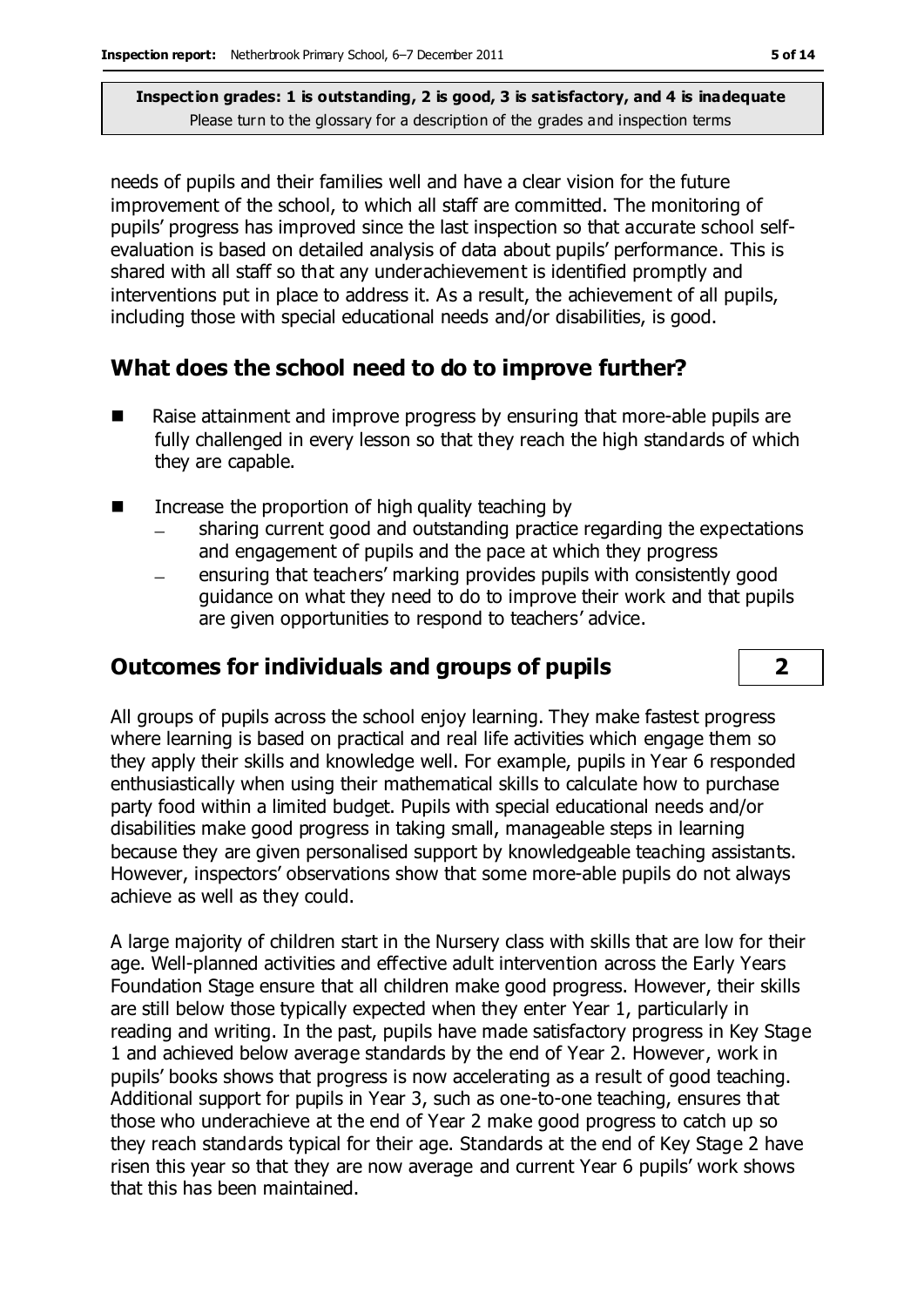The school is caring and welcoming and pupils' personal development is promoted well. Behaviour is good; pupils learn to work well together and lunchtime play is very well organised so pupils take turns and show good care for one another. Pupils know the difference between right and wrong and their spiritual, moral, social and cultural development is good. Pupils happily take on responsibilities, such as acting as playground- and eco-monitors or as members of the school council and raise money for local and national charities. Attendance is good and this, together with pupils' increasing awareness of the world of work and their excellent information and communication technology skills, results in them being well prepared for the next stage of their education and later life.

These are the grades for pupils' outcomes

| Pupils' achievement and the extent to which they enjoy their learning                                                     | $\overline{\mathbf{2}}$ |
|---------------------------------------------------------------------------------------------------------------------------|-------------------------|
| Taking into account:                                                                                                      |                         |
| Pupils' attainment <sup>1</sup>                                                                                           | 3                       |
| The quality of pupils' learning and their progress                                                                        | 2                       |
| The quality of learning for pupils with special educational needs and/or disabilities<br>and their progress               | $\overline{2}$          |
| The extent to which pupils feel safe                                                                                      | 1                       |
| Pupils' behaviour                                                                                                         | $\overline{2}$          |
| The extent to which pupils adopt healthy lifestyles                                                                       | $\overline{\mathbf{2}}$ |
| The extent to which pupils contribute to the school and wider community                                                   | $\overline{2}$          |
| The extent to which pupils develop workplace and other skills that will<br>contribute to their future economic well-being | $\overline{\mathbf{2}}$ |
| Taking into account:                                                                                                      |                         |
| Pupils' attendance <sup>1</sup>                                                                                           | $\mathfrak{p}$          |
| The extent of pupils' spiritual, moral, social and cultural development                                                   | 2                       |

## **How effective is the provision?**

In the best lessons, teachers use good subject knowledge to plan exciting activities which challenge pupils and capture their interest. For example, in a Year 5 information and communication technology lesson, pupils were enthusiastic and sustained concentration very well when using hyperlinks to add animations and sound effects to their electronic advent calendars. Where lessons are satisfactory, teachers' expectations, particularly of more-able pupils, are sometimes not high enough so these pupils do not make as much progress as they could.

The good curriculum is enriched by a range of stimulating opportunities particularly in drama, dance and music. Visits and visitors provide memorable experiences and make a positive contribution to pupils' learning and personal development. For

 $\overline{a}$ <sup>1</sup> The grades for attainment and attendance are: 1 is high; 2 is above average; 3 is broadly average; and 4 is low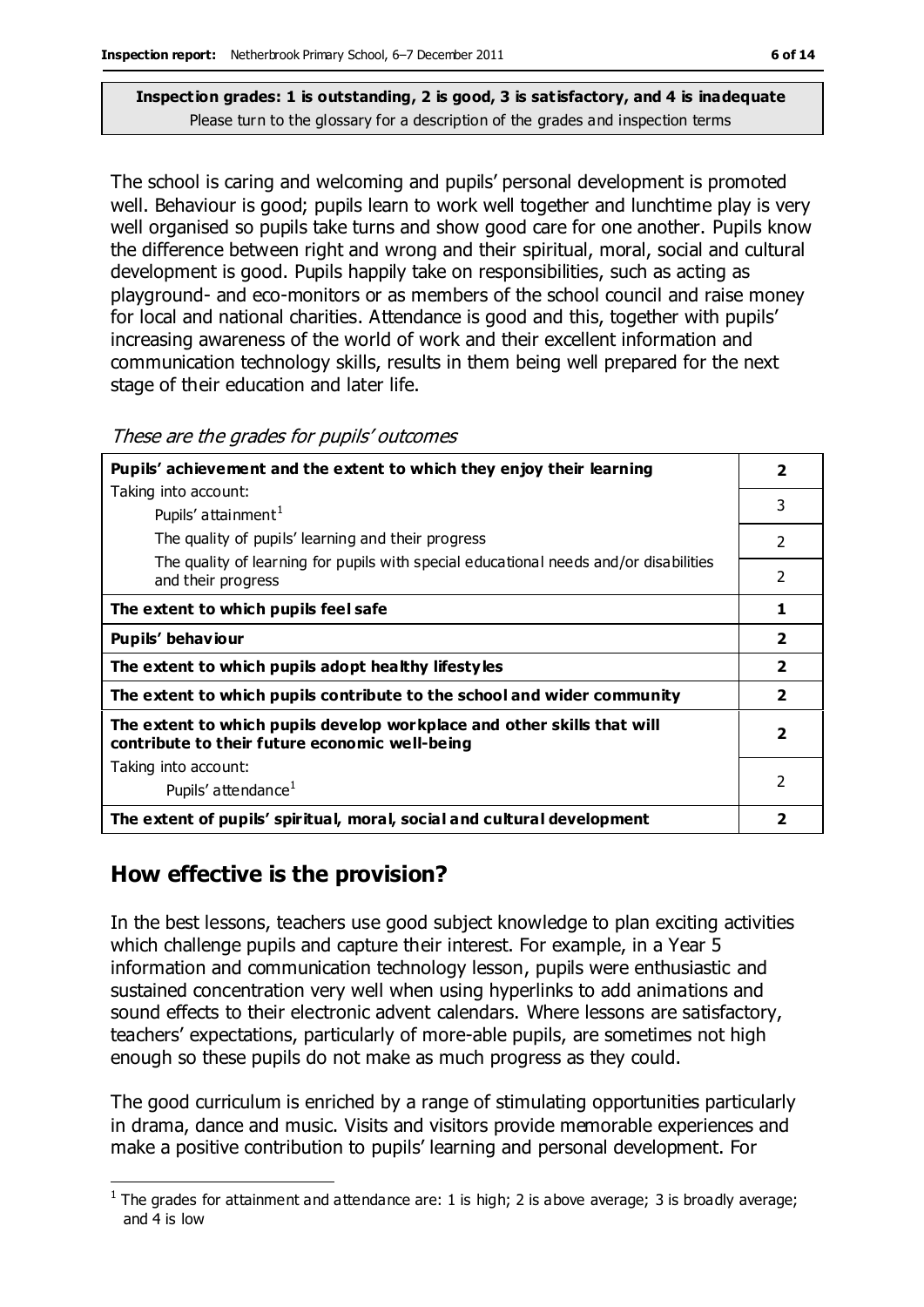example, pupils' enthusiasm following a school visit to the seaside was used skilfully by teachers to extend writing skills.

The school is a very caring community where pupils' welfare is given high priority and families are well known to staff, particularly as a result of the effective work of the learning link coordinator. All groups are included successfully in each aspect of school life and receive outstanding levels of care. Pupils who attend the breakfast club enjoy stimulating activities and their needs are well met. Precisely targeted support for potentially vulnerable pupils is enabling them to become increasingly confident learners.

These are the grades for the quality of provision

| The quality of teaching                                                                                    |  |
|------------------------------------------------------------------------------------------------------------|--|
| Taking into account:                                                                                       |  |
| The use of assessment to support learning                                                                  |  |
| The extent to which the curriculum meets pupils' needs, including, where<br>relevant, through partnerships |  |
| The effectiveness of care, guidance and support                                                            |  |

## **How effective are leadership and management?**

Leaders and managers share the drive and ambition of the headteacher and have a good understanding of the school's strengths and areas for development. All staff share a determination to move the school forward, working well together as a team and this demonstrates the school's good capacity for sustained improvement. Monitoring of teaching is rigorous, and assessment information is used well to track pupils' progress. Termly pupils' progress meetings are based on the school's rigorous analysis of the progress of different groups of pupils and ensure that any differences in achievement are promptly addressed. The school identifies quickly the needs of pupils with special educational needs and/or disabilities so that they are given appropriate support. The school has a good understanding of the needs of its own and neighbouring communities and pupils learn about different cultures and beliefs. Pupils from different backgrounds get on well together, any discrimination is tackled and community cohesion is promoted well.

The governing body holds the school to account well and fulfils its statutory duties effectively. Members of the governing body are well informed about the life of the school and its performance and work well with senior leaders in developing and monitoring strategic planning.

A wide range of partnerships with local schools and community groups provide good learning opportunities for pupils. Parents and carers enjoy curriculum workshops and receive good information about their children's learning which help them to be fully involved in supporting their children's education.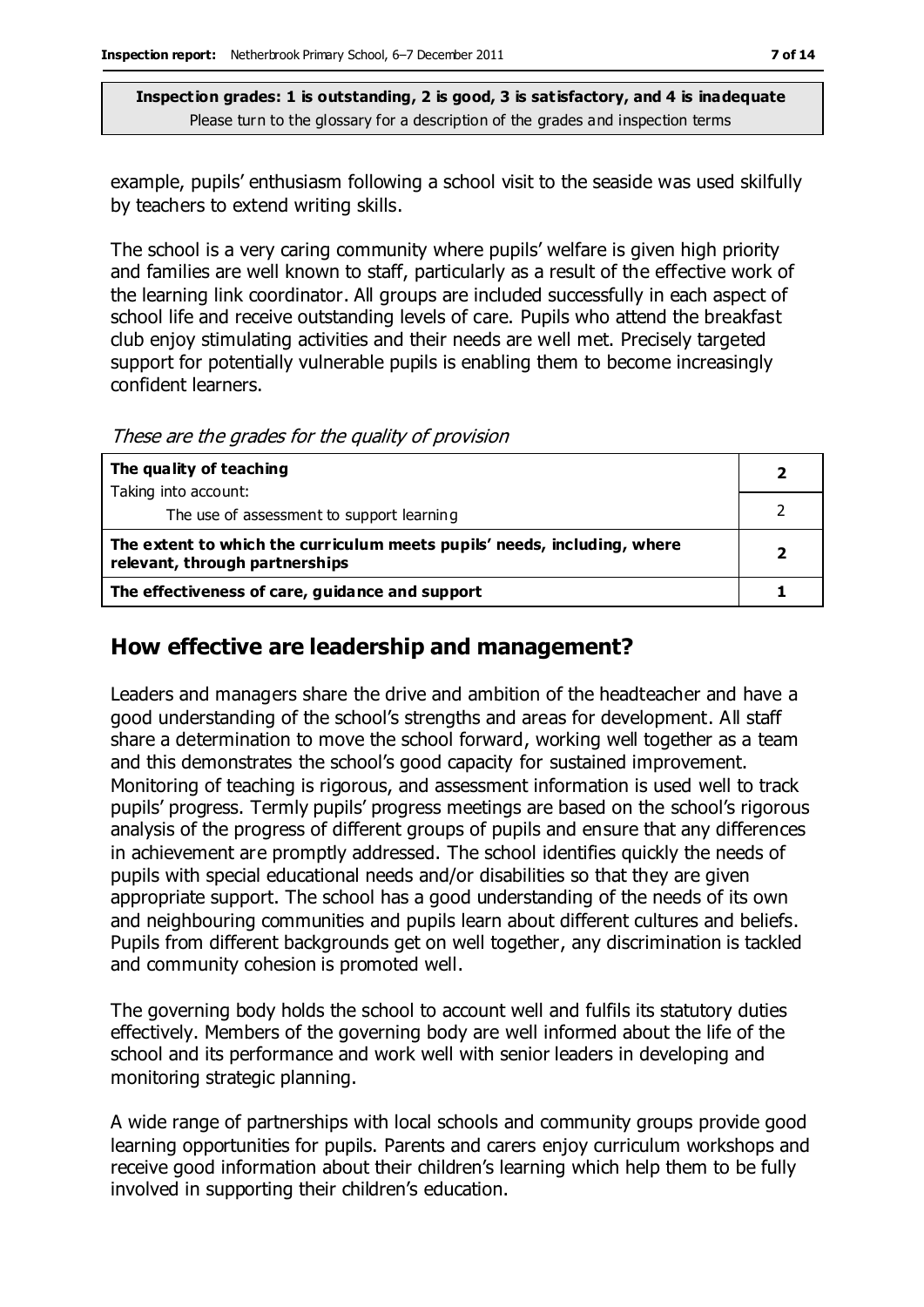Safeguarding procedures are regularly monitored and evaluated by senior leaders and members of the governing body. Well-established risk assessment systems and teaching about safety ensure that pupils are safe in school.

These are the grades for leadership and management

| The effectiveness of leadership and management in embedding ambition and<br>driving improvement                                                                     |                         |
|---------------------------------------------------------------------------------------------------------------------------------------------------------------------|-------------------------|
| Taking into account:                                                                                                                                                |                         |
| The leadership and management of teaching and learning                                                                                                              | 2                       |
| The effectiveness of the governing body in challenging and supporting the<br>school so that weaknesses are tackled decisively and statutory responsibilities<br>met | 2                       |
| The effectiveness of the school's engagement with parents and carers                                                                                                | $\overline{\mathbf{2}}$ |
| The effectiveness of partnerships in promoting learning and well-being                                                                                              | $\overline{\mathbf{2}}$ |
| The effectiveness with which the school promotes equality of opportunity and<br>tackles discrimination                                                              | 2                       |
| The effectiveness of safeguarding procedures                                                                                                                        | $\overline{\mathbf{2}}$ |
| The effectiveness with which the school promotes community cohesion                                                                                                 | $\overline{\mathbf{2}}$ |
| The effectiveness with which the school deploys resources to achieve value for<br>money                                                                             | $\overline{\mathbf{2}}$ |

## **Early Years Foundation Stage**

The Early Years Foundation Stage classrooms provide children with an exciting range of activities that encourage them to wonder, ask questions, explore and develop independence. Staff are skilful teachers and make learning fun, challenging children to think and work together; for example, children take turns and count accurately when playing in their 'shiny shop'. Adults make good use of a wide range of resources, indoors and out, to enhance children's enjoyment, learning and structured play.

As a result of good teaching, which particularly promotes children's personal development, children make good progress from low starting points. Standards in reading and writing are lower than in other areas of learning though children's current work shows that their rate of progress is improving as a result of carefully structured teaching. For example, children use their good knowledge of the links between sounds and letters to write letters to Santa.

The leadership and management of the Early Years Foundation Stage are good. Children's progress is monitored effectively and recorded carefully in their 'learning journeys'. There is close teamwork between all adults and a strong commitment to helping parents and carers support children's learning. Children are well cared for and procedures are in place to ensure that they are safeguarded effectively.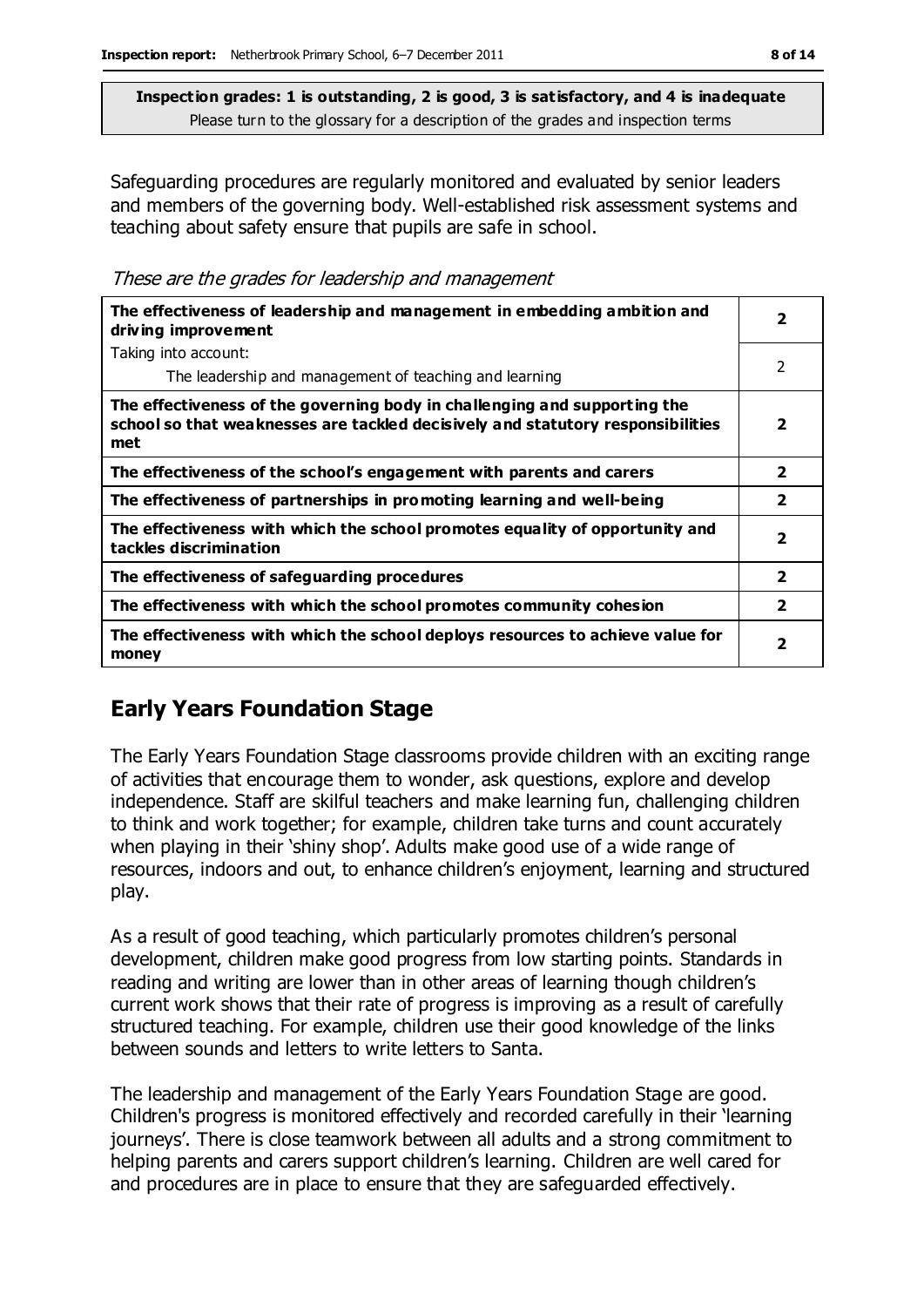These are the grades for the Early Years Foundation Stage

| Overall effectiveness of the Early Years Foundation Stage                    |  |
|------------------------------------------------------------------------------|--|
| Taking into account:                                                         |  |
| Outcomes for children in the Early Years Foundation Stage                    |  |
| The quality of provision in the Early Years Foundation Stage                 |  |
| The effectiveness of leadership and management of the Early Years Foundation |  |
| Stage                                                                        |  |

#### **Views of parents and carers**

Parents and carers are very supportive of the school and all who responded to the questionnaire say their child enjoys school. Almost all state that their child is kept safe, is well taught and parents and carers are happy with their children's experience at Netherbrook. Parents and carers agree that they are given good information about their children's progress and are helped to support their children's learning. Responses to all questions indicate that a higher proportion than that found nationally hold positive views about the school. Individual comments reflected parents' and carers' appreciation of the very good quality of care provided for all pupils. A very small number of parents and carers were concerned about supervision at the end of the school day. Inspectors checked this and found staff wait with pupils until they are collected so that pupils are kept safe.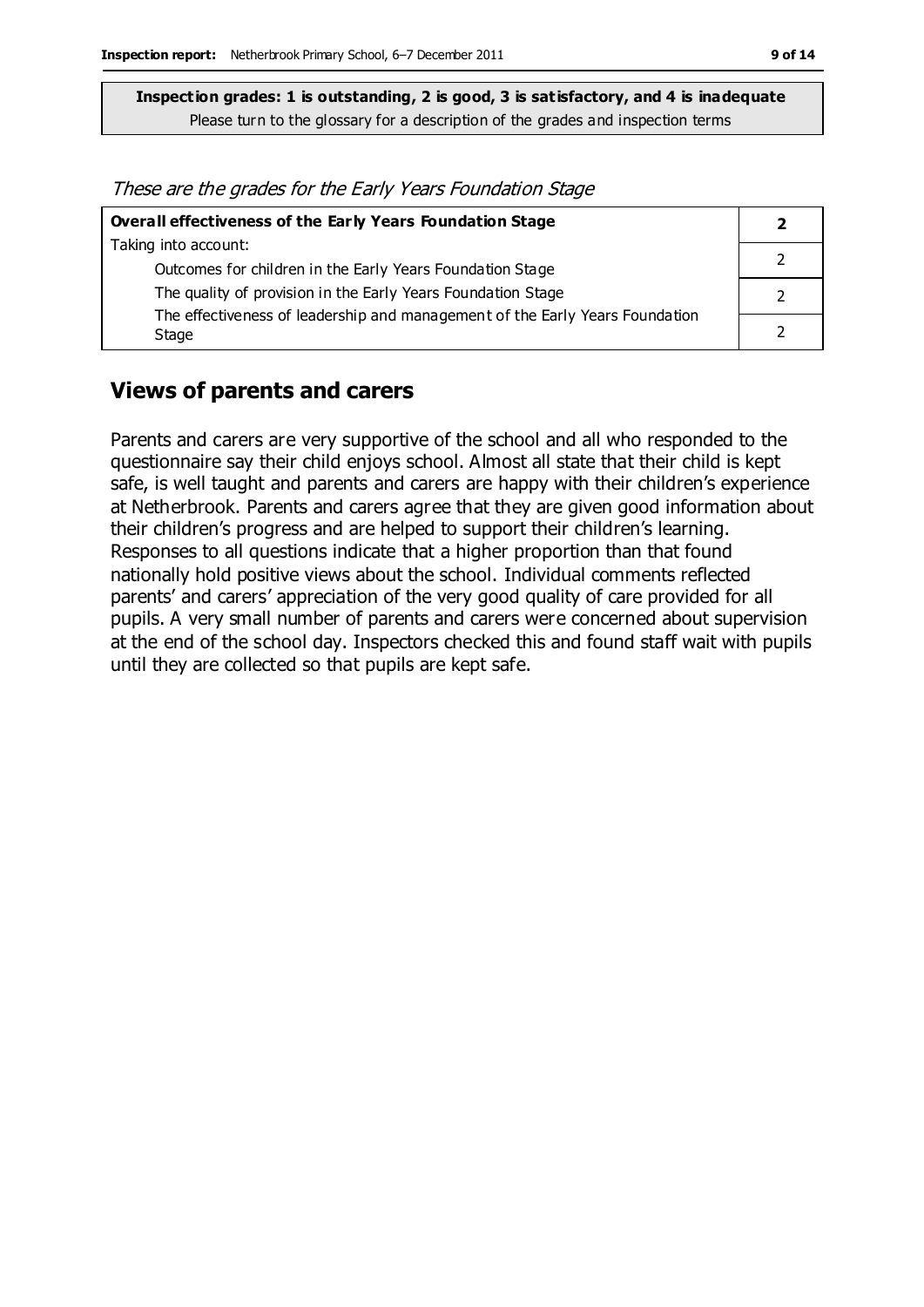#### **Responses from parents and carers to Ofsted's questionnaire**

Ofsted invited all the registered parents and carers of pupils registered at Netherbrook Primary School to complete a questionnaire about their views of the school.

In the questionnaire, parents and carers were asked to record how strongly they agreed with 13 statements about the school.

The inspection team received 90 completed questionnaires by the end of the on-site inspection. In total, there are 469 pupils registered at the school.

| <b>Statements</b>                                                                                                                                                                                                                                       | <b>Strongly</b><br>agree |               | Agree        |               | <b>Disagree</b> |                | <b>Strongly</b><br>disagree |              |
|---------------------------------------------------------------------------------------------------------------------------------------------------------------------------------------------------------------------------------------------------------|--------------------------|---------------|--------------|---------------|-----------------|----------------|-----------------------------|--------------|
|                                                                                                                                                                                                                                                         | <b>Total</b>             | $\frac{1}{2}$ | <b>Total</b> | $\frac{1}{2}$ | <b>Total</b>    | %              | <b>Total</b>                | %            |
| My child enjoys school                                                                                                                                                                                                                                  | 55                       | 61            | 35           | 39            | 0               | 0              | $\mathbf 0$                 | $\mathbf{0}$ |
| The school keeps my child<br>safe                                                                                                                                                                                                                       | 65                       | 72            | 21           | 23            | 4               | 4              | $\mathbf 0$                 | $\mathbf 0$  |
| The school informs me about<br>my child's progress                                                                                                                                                                                                      | 52                       | 58            | 36           | 40            | $\overline{2}$  | 2              | $\mathbf{0}$                | $\mathbf 0$  |
| My child is making enough<br>progress at this school                                                                                                                                                                                                    | 47                       | 52            | 38           | 42            | 5               | 6              | $\mathbf 0$                 | $\mathbf 0$  |
| The teaching is good at this<br>school                                                                                                                                                                                                                  | 57                       | 63            | 32           | 36            | $\mathbf{1}$    | 1              | $\mathbf 0$                 | $\mathbf 0$  |
| The school helps me to<br>support my child's learning                                                                                                                                                                                                   | 52                       | 58            | 35           | 39            | 3               | 3              | $\Omega$                    | $\mathbf 0$  |
| The school helps my child to<br>have a healthy lifestyle                                                                                                                                                                                                | 42                       | 47            | 39           | 43            | 6               | $\overline{7}$ | $\mathbf 0$                 | $\mathbf 0$  |
| The school makes sure that<br>my child is well prepared for<br>the future (for example<br>changing year group,<br>changing school, and for<br>children who are finishing<br>school, entering further or<br>higher education, or entering<br>employment) | 45                       | 50            | 36           | 40            | 3               | 3              | $\mathbf{0}$                | $\mathbf 0$  |
| The school meets my child's<br>particular needs                                                                                                                                                                                                         | 50                       | 56            | 33           | 37            | 5               | 6              | $\mathbf 0$                 | $\mathbf 0$  |
| The school deals effectively<br>with unacceptable behaviour                                                                                                                                                                                             | 39                       | 43            | 42           | 47            | $\overline{7}$  | 8              | $\mathbf 0$                 | $\mathbf 0$  |
| The school takes account of<br>my suggestions and<br>concerns                                                                                                                                                                                           | 38                       | 42            | 42           | 47            | $\overline{4}$  | 4              | $\mathbf 0$                 | $\mathbf 0$  |
| The school is led and<br>managed effectively                                                                                                                                                                                                            | 43                       | 48            | 43           | 48            | 0               | $\mathbf 0$    | $\mathbf{0}$                | $\mathbf 0$  |
| Overall, I am happy with my<br>child's experience at this<br>school                                                                                                                                                                                     | 61                       | 68            | 27           | 30            | $\overline{2}$  | 2              | $\mathbf 0$                 | $\mathbf 0$  |

The table above summarises the responses that parents and carers made to each statement. The percentages indicate the proportion of parents and carers giving that response out of the total number of completed questionnaires. Where one or more parents and carers chose not to answer a particular question, the percentages will not add up to 100%.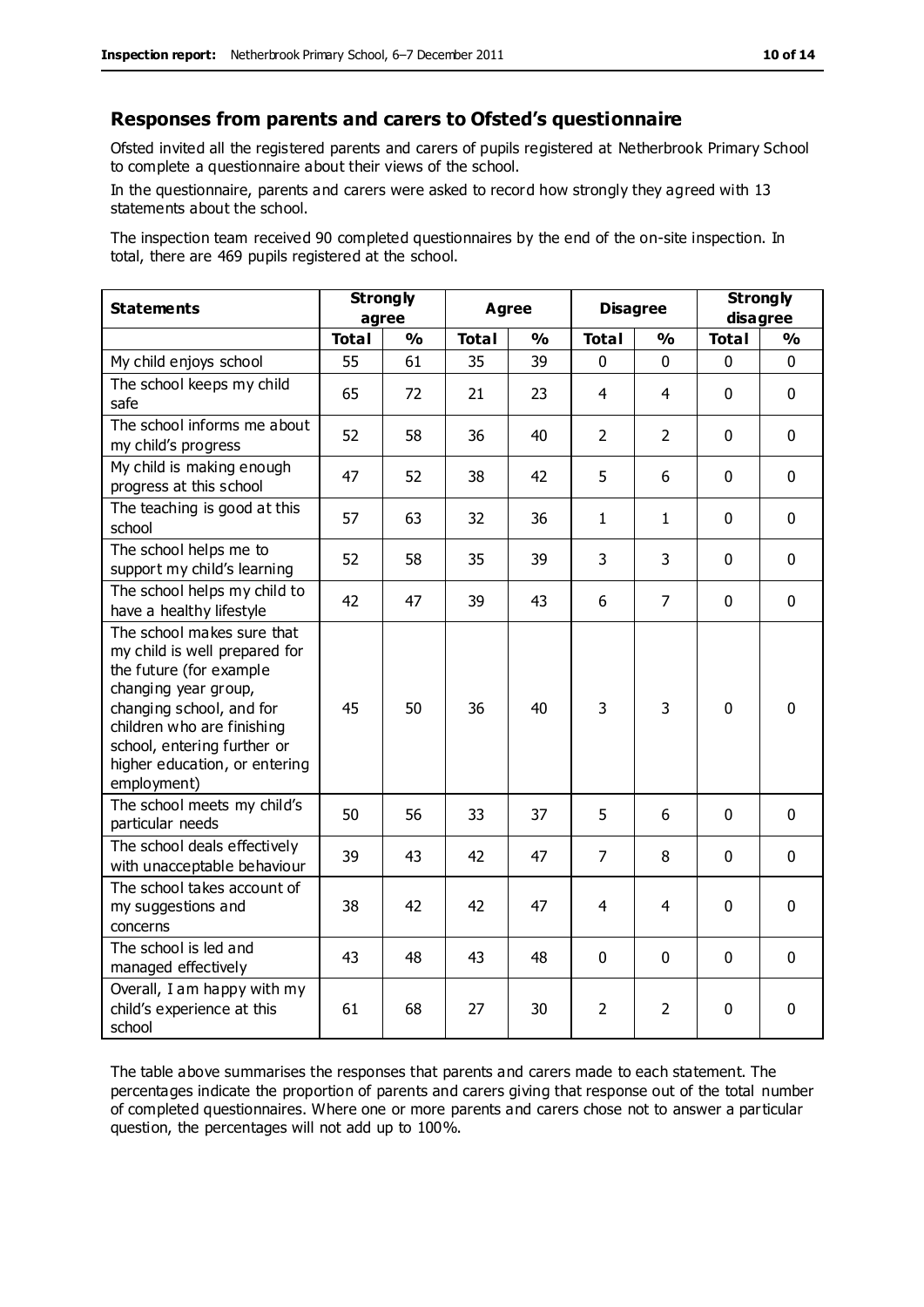# **Glossary**

## **What inspection judgements mean**

| Grade   | <b>Judgement</b> | <b>Description</b>                                            |
|---------|------------------|---------------------------------------------------------------|
| Grade 1 | Outstanding      | These features are highly effective. An outstanding           |
|         |                  | school provides exceptionally well for all its pupils' needs. |
| Grade 2 | Good             | These are very positive features of a school. A school        |
|         |                  | that is good is serving its pupils well.                      |
| Grade 3 | Satisfactory     | These features are of reasonable quality. A satisfactory      |
|         |                  | school is providing adequately for its pupils.                |
| Grade 4 | Inadequate       | These features are not of an acceptable standard. An          |
|         |                  | inadequate school needs to make significant                   |
|         |                  | improvement in order to meet the needs of its pupils.         |
|         |                  | Ofsted inspectors will make further visits until it           |
|         |                  | improves.                                                     |

## **Overall effectiveness of schools**

|                       |                    |      | Overall effectiveness judgement (percentage of schools) |                   |
|-----------------------|--------------------|------|---------------------------------------------------------|-------------------|
| <b>Type of school</b> | <b>Outstanding</b> | Good | <b>Satisfactory</b>                                     | <b>Inadequate</b> |
| Nursery schools       | 43                 | 47   | 10                                                      |                   |
| Primary schools       | h                  | 46   | 42                                                      |                   |
| Secondary             | 14                 | 36   | 41                                                      |                   |
| schools               |                    |      |                                                         |                   |
| Sixth forms           | 15                 | 42   | 41                                                      |                   |
| Special schools       | 30                 | 48   | 19                                                      |                   |
| Pupil referral        | 14                 | 50   | 31                                                      |                   |
| units                 |                    |      |                                                         |                   |
| All schools           | 10                 | 44   | 39                                                      |                   |

New school inspection arrangements were introduced on 1 September 2009. This means that inspectors now make some additional judgements that were not made previously.

The data in the table above are for the period 1 September 2010 to 08 April 2011 and are consistent with the latest published official statistics about maintained school inspection outcomes (see [www.ofsted.gov.uk\)](http://www.ofsted.gov.uk/).

The sample of schools inspected during 2010/11 was not representative of all schools nationally, as weaker schools are inspected more frequently than good or outstanding schools.

Percentages are rounded and do not always add exactly to 100.

Sixth form figures reflect the judgements made for the overall effectiveness of the sixth form in secondary schools, special schools and pupil referral units.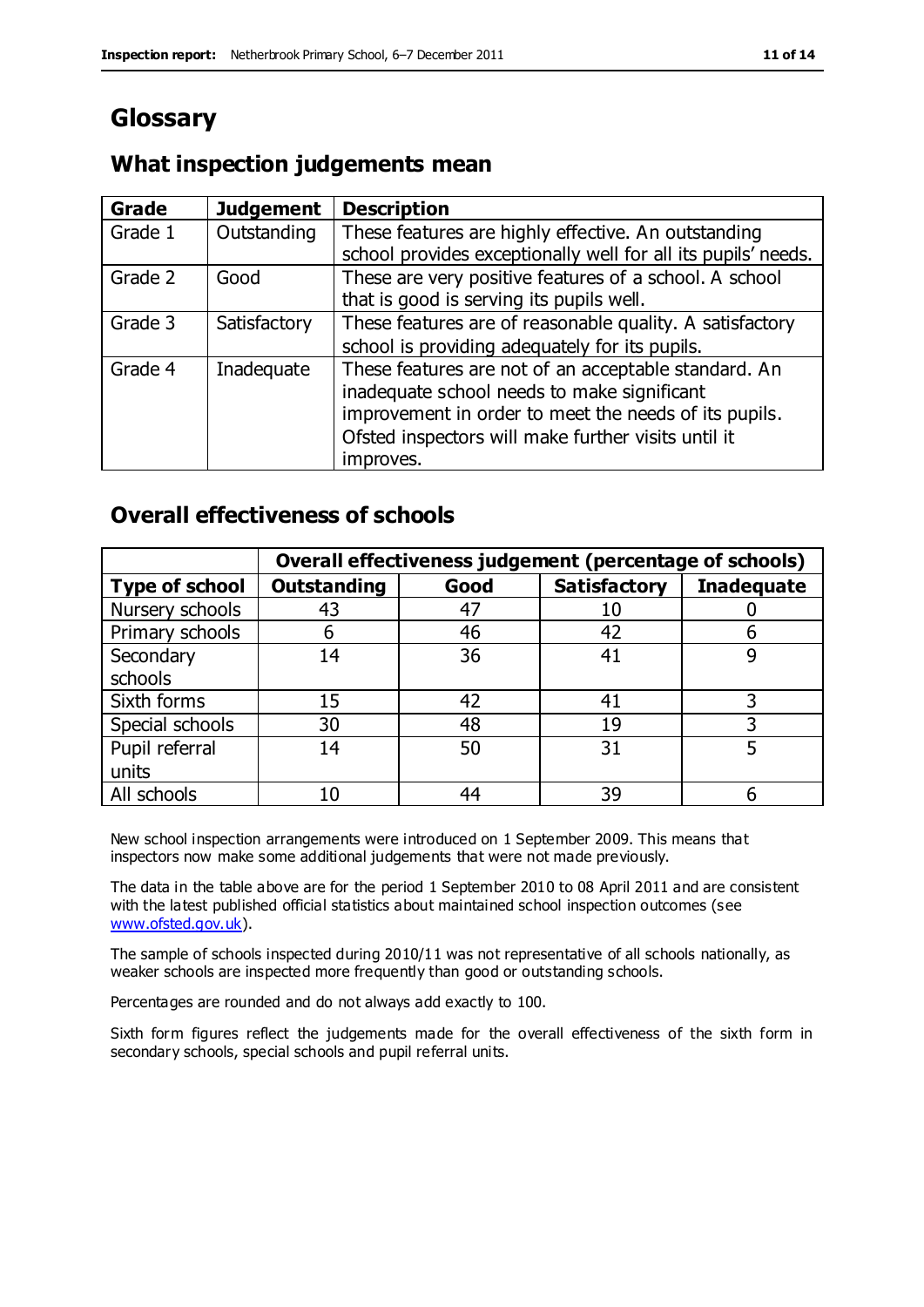# **Common terminology used by inspectors**

| Achievement:                  | the progress and success of a pupil in their<br>learning, development or training.                                                                                                                                                                                                                                           |
|-------------------------------|------------------------------------------------------------------------------------------------------------------------------------------------------------------------------------------------------------------------------------------------------------------------------------------------------------------------------|
| Attainment:                   | the standard of the pupils' work shown by test and<br>examination results and in lessons.                                                                                                                                                                                                                                    |
| Capacity to improve:          | the proven ability of the school to continue<br>improving. Inspectors base this judgement on what<br>the school has accomplished so far and on the<br>quality of its systems to maintain improvement.                                                                                                                        |
| Leadership and management:    | the contribution of all the staff with responsibilities,<br>not just the headteacher, to identifying priorities,<br>directing and motivating staff and running the<br>school.                                                                                                                                                |
| Learning:                     | how well pupils acquire knowledge, develop their<br>understanding, learn and practise skills and are<br>developing their competence as learners.                                                                                                                                                                             |
| <b>Overall effectiveness:</b> | inspectors form a judgement on a school's overall<br>effectiveness based on the findings from their<br>inspection of the school. The following judgements,<br>in particular, influence what the overall<br>effectiveness judgement will be.                                                                                  |
|                               | The school's capacity for sustained<br>×<br>improvement.<br>Outcomes for individuals and groups of<br>п<br>pupils.<br>The quality of teaching.<br>The extent to which the curriculum meets<br>pupils' needs, including, where relevant,<br>through partnerships.<br>The effectiveness of care, guidance and<br>■<br>support. |
| Progress:                     | the rate at which pupils are learning in lessons and<br>over longer periods of time. It is often measured<br>by comparing the pupils' attainment at the end of a<br>key stage with their attainment when they started.                                                                                                       |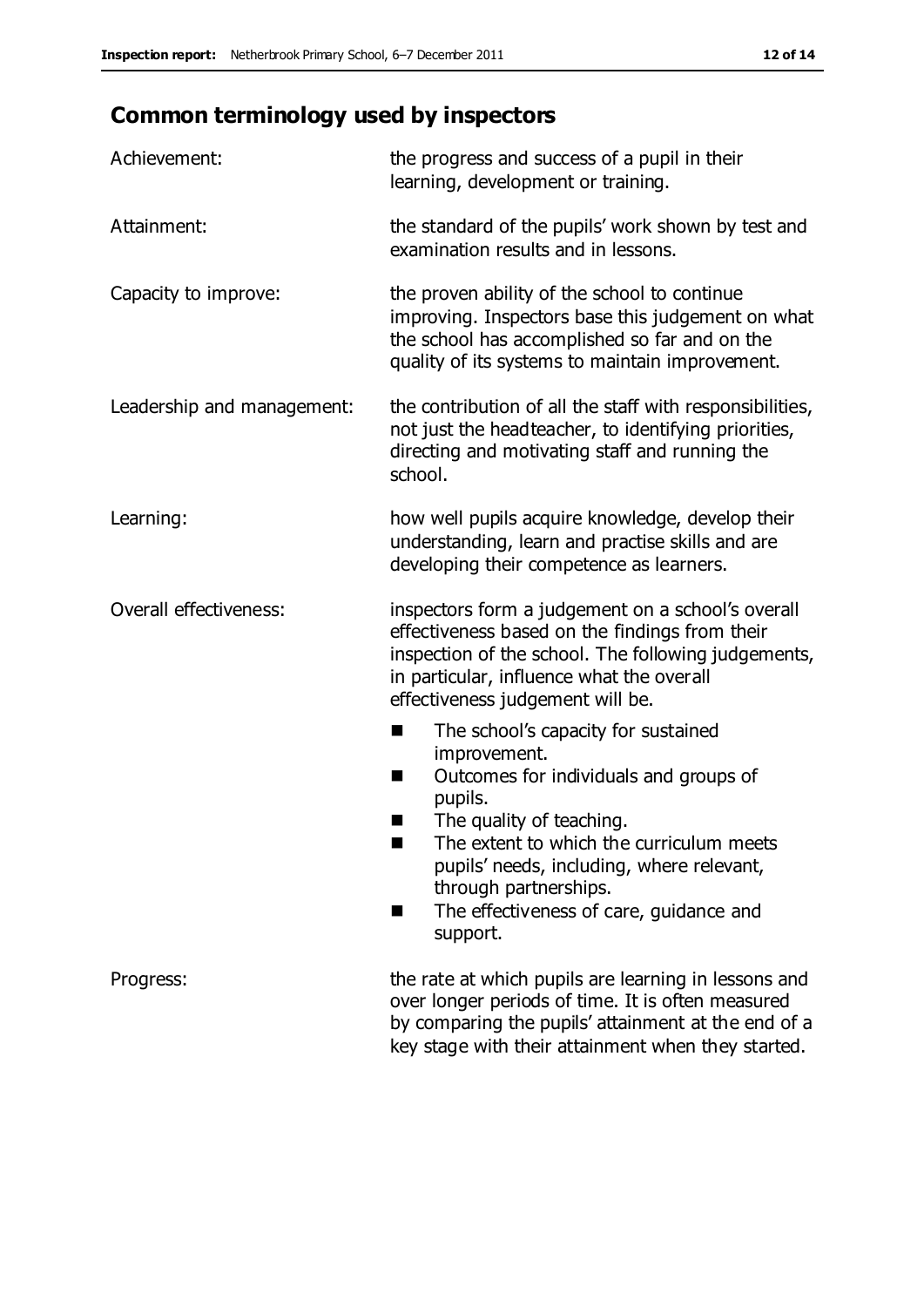#### **This letter is provided for the school, parents and carers to share with their children. It describes Ofsted's main findings from the inspection of their school.**



8 December 2011

Dear Pupils

#### **Inspection of Netherbrook Primary School, Dudley, DY2 9RZ**

Thank you for welcoming us to your school and showing us what you are learning. We really enjoyed talking to you, sharing your lessons and reading your questionnaires. We agree with you that yours is a good school. Here are some of the reasons why.

- Your teachers care for you and look after you extremely well so you feel very safe.
- You behave well around school and get on really well together.
- The children in the Early Years Foundation Stage get a good start to their school life.
- You enjoy exciting activities and your teachers work hard to make learning fun for you, so you are actively involved and make good progress.
- Those of you who find work difficult are given lots of support so you can keep up with your classmates.

In order that your progress gets even faster we have asked your headteacher, staff and the governing body to do the following:

- **EXECUTE:** ensure that those of you who are capable of reaching high standards always have challenging work to do
- make all lessons as good as the best ones are now
- ensure that teachers' marking of your work helps you all to know what you need to do to improve and give you opportunities to follow up your teachers' advice so that your work gets even better.

All the adults in your school want you to do well. You can all help them by always doing your best.

Yours sincerely

Helen Morrison Lead inspector